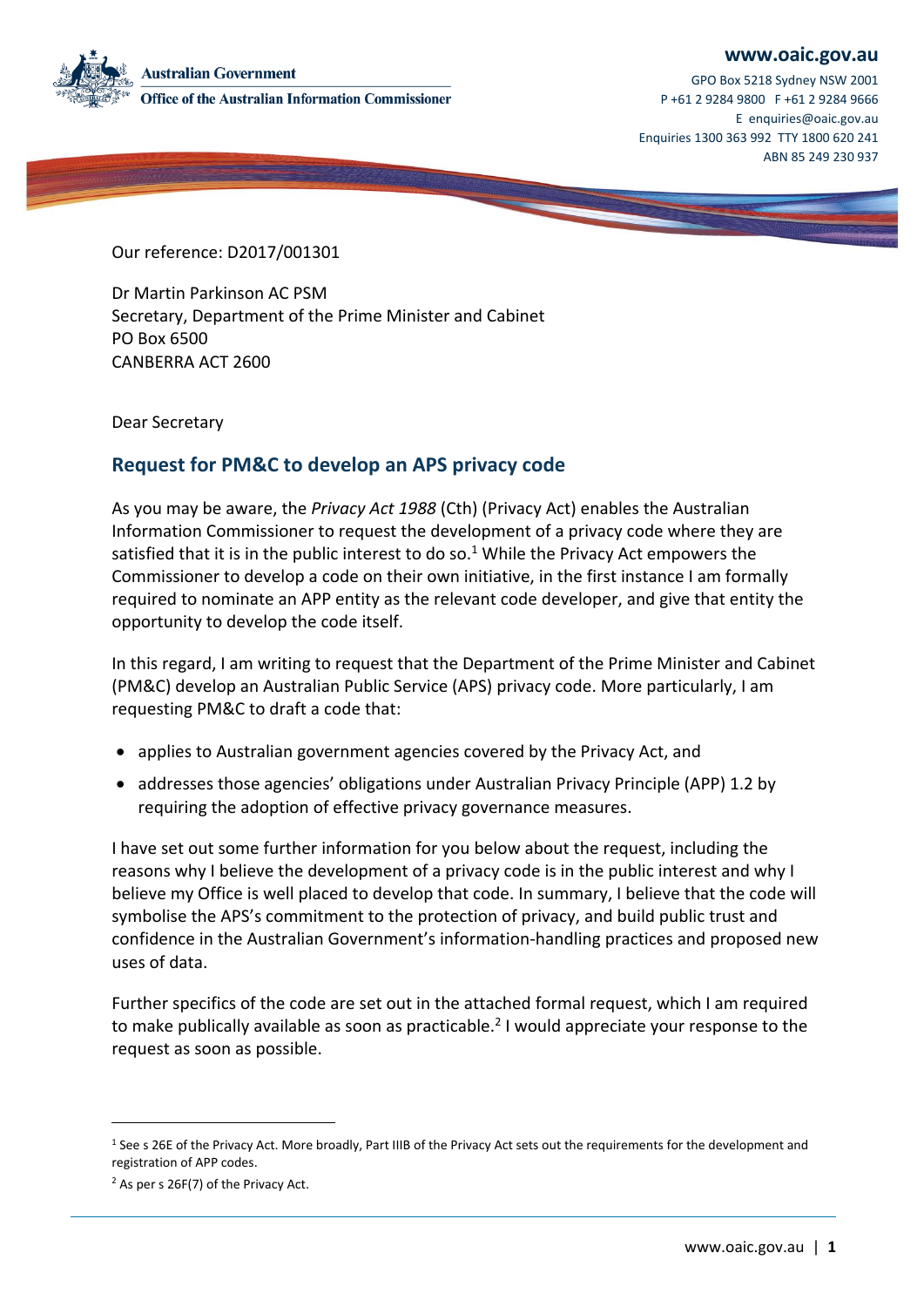#### *PM&C as the code developer*

Your Department is recognised as a strong supporter of privacy-enhancing initiatives. This has been particularly evident through the lead role PM&C plays in the implementation of the Prime Minister's *Public Data Policy Statement*, 3 committing to uphold the highest standards of security and privacy for the individual. This also aligns with PM&C's responsibility for fostering a high performing public sector. For these reasons, in accordance with the technical requirements of Part IIIB of the Privacy Act, I have nominated PM&C to act on behalf of all APS agencies as the code developer.

Having said that, I am mindful that the development of the proposed privacy code will require specific privacy expertise and experience that my Office may be uniquely placed to provide. For this reason, while I know that you would strongly support development of the code as an initiative that supports the Australian Government's commitment to upholding privacy, I am also aware that you may be minded to decline my request to develop the code, preferring to support its development and implementation by my Office. Should this be the case, I would be pleased to act as the code developer.<sup>4</sup> In doing so, I would seek close engagement with your Department. I would also ensure that the broader APS is consulted appropriately throughout the development process and would welcome opportunities your Department could provide to facilitate this.

As your Department has consistently advocated for the protection of privacy as part of its ongoing work on the Public Data Policy agenda, I am confident that you will lend your support to this initiative, and assist by providing the cultural leadership that will be necessary for successful implementation of the code. In this regard, I believe that the code will be a key privacy protection mechanism which will help to facilitate the success of the Australian Government's broader data, cyber and innovation agendas.

## *Enhancing privacy capability across the APS*

There are a number of key factors and policy drivers that have informed my decision to propose the development of an APS-wide privacy code. As you would be aware, a number of policy developments demonstrate the increasing centrality of personal information to all aspects of government activity and policy-making. In particular, there is a growing emphasis on maximising the utility of government data, and ensuring that data can be shared efficiently and effectively.

Some of these key developments include:

 The Australian Government's data innovation agenda, as outlined in its *Public Data Policy Statement*, which seeks to optimise the use and reuse of public data; to release nonsensitive data as open by default; and to collaborate with the private and research sectors to extend the value of public data for the benefit of the Australian public.

-

<sup>&</sup>lt;sup>3</sup> Available on PM&C's website, at: [https://www.PM&C.gov.au/resource-centre/data/australian-government-public-data](https://www.dpmc.gov.au/resource-centre/data/australian-government-public-data-policy-statement)[policy-statement.](https://www.dpmc.gov.au/resource-centre/data/australian-government-public-data-policy-statement)

<sup>4</sup> As I am empowered to do under s 26G of the Privacy Act.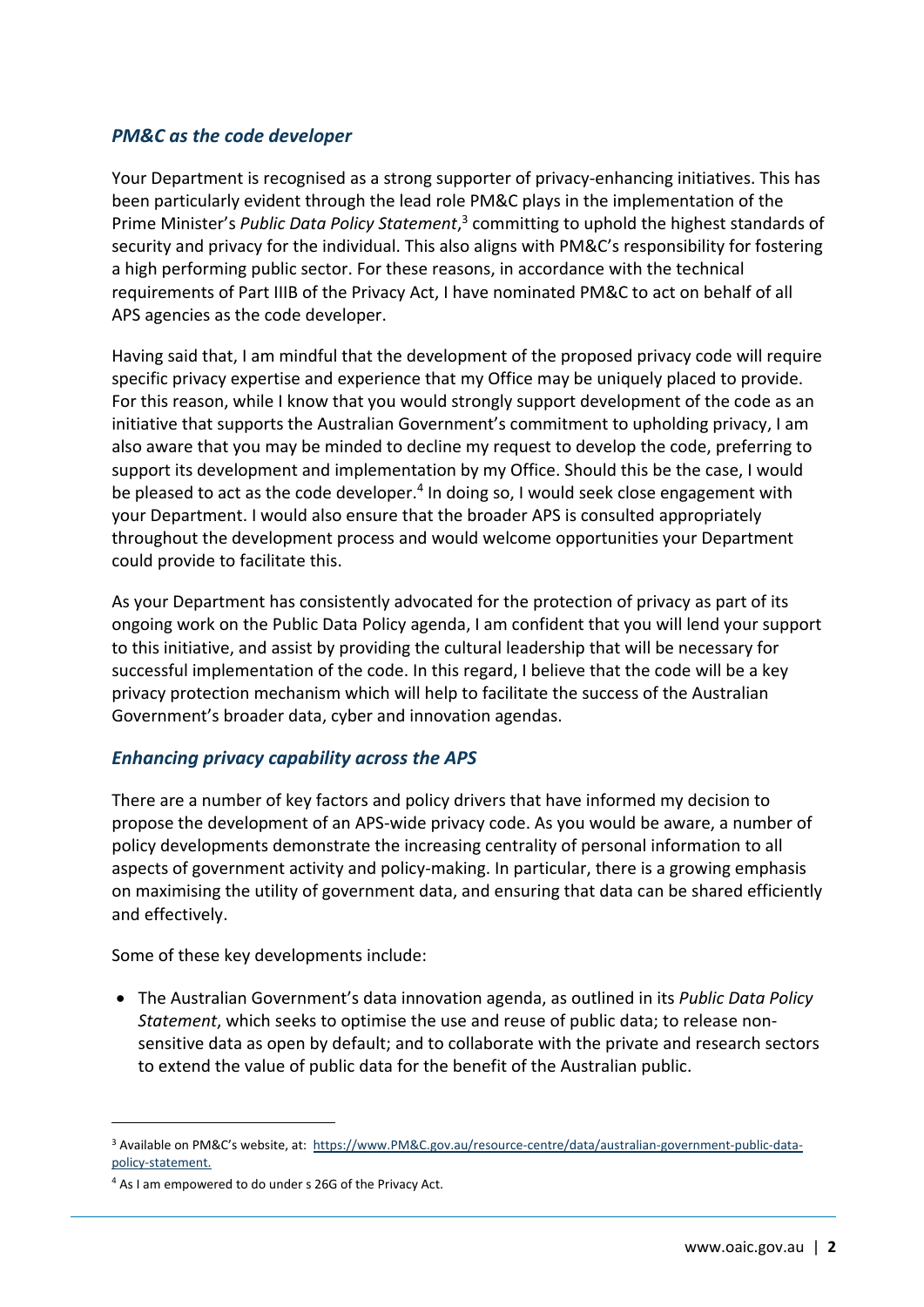- The broader work of the Australian Government, and particularly the new Digital Transformation Agency (DTA), to move to a 'digital first' service delivery model. As part of this, the DTA is implementing wide scale change in digital capability across government departments, with the aim of benefiting the public and other users of government services.
- The Open Government Partnership, which aims to secure concrete commitments from governments to promote transparency, empower citizens, fight corruption, and harness new technologies to strengthen governance. In particular, commitment 2.2 in the Government's National Action Plan proposes to build and maintain public trust to address concerns about data sharing. A key milestone is to 'work with the Office of the Australian Information Commissioner to improve privacy risk management capability across the Australian Public Service'.
- The Productivity Commission's Data Availability and Use Draft Report, which recommends the creation of a new framework to facilitate data sharing and access. The central component of this new framework would be a 'Data Sharing and Release Act' that will apply across Australia to all digital data. 5
- The Office of the Cyber Security Special Adviser's *Review of the Events Surrounding the 2016 eCensus* (the MacGibbon Review), which noted the OAIC's recommendation for an APS-wide privacy code to 'assure Australians that privacy is a key consideration in the planning and execution of government projects'.
- The EU's *General Data Protection Regulation* (GDPR), which will enter into force in 2018. The GDPR will have a significant impact on Australian business, as organisations will have to comply with obligations under the GDPR, for example, if they want to provide goods or services in the EU. There may also be regulatory implications for Australian Government agencies. A privacy code would therefore assist APS agencies to prepare for the introduction of the GDPR, and allow the APS to show leadership in the Australian context against the backdrop of a global shift towards greater accountability for privacy matters.

I believe that together, these factors underline the existence of a strong need for APS agencies to enhance their existing privacy capability to enable them to better prepare for (and address) contemporary privacy issues. Given the range of new policy proposals which seek to expand uses of (and access to) personal information held by government, in my view the APS first needs to take steps to build public trust and confidence in the ability of the APS to implement its agenda consistent with community expectations, and in a way that respects privacy.

Against this background, it is particularly important to remember that many APS agencies have powers to collect personal information on a compulsory basis, in exchange for the

-

<sup>5</sup> Further consideration may need to be given to the interaction between the Productivity Commission's *proposed Data Sharing and Release Act* and the Privacy Act. However, I do not consider that the Productivity Commission's agenda is incompatible with progressing the code. On the contrary, I believe that now is the right time to be addressing these matters, at a stage when privacy can be considered meaningfully during the design and implementation phase of any proposed reforms.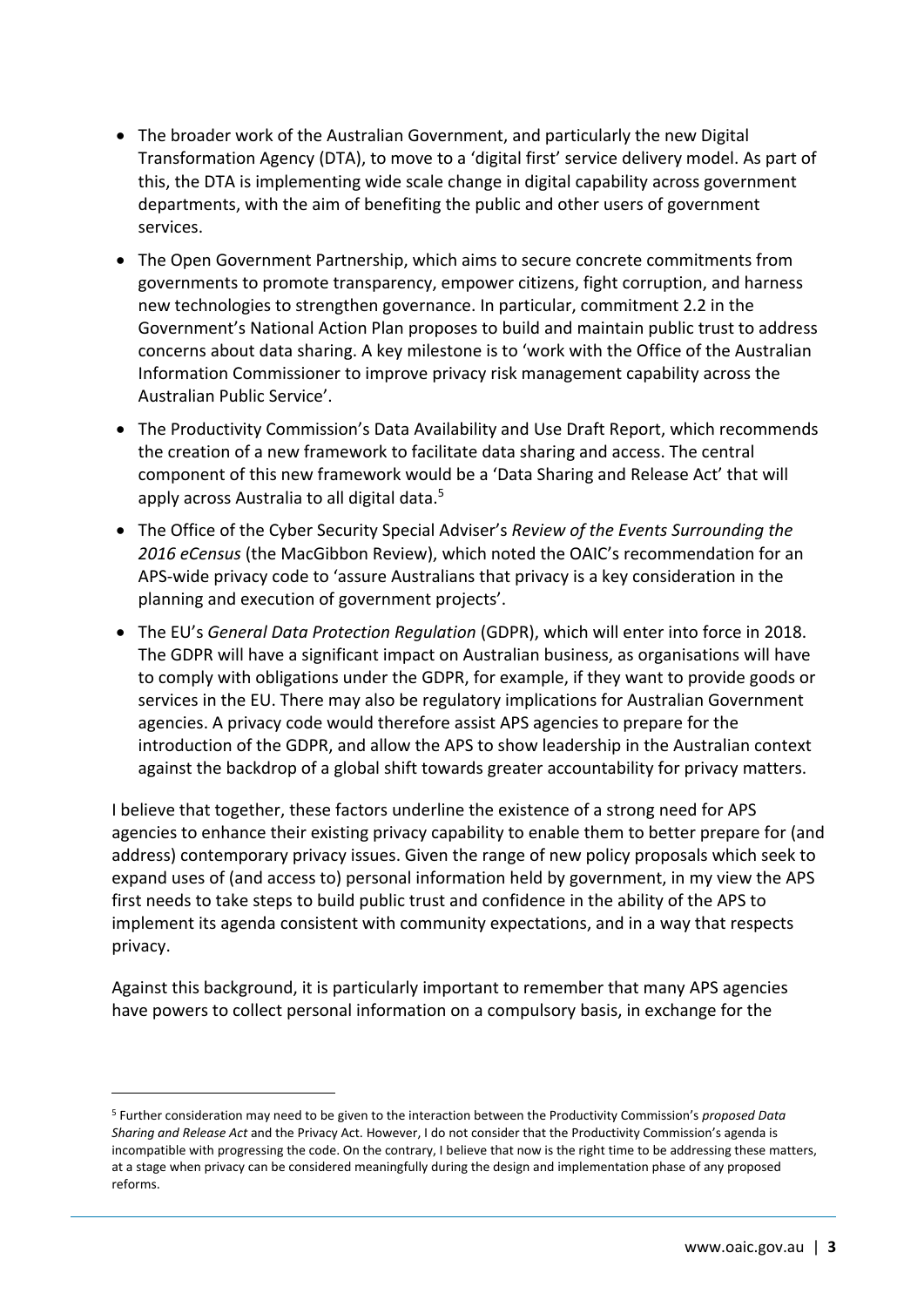provision of services and payments. This means that in a practical sense, individuals are not always able to exercise meaningful choice over how their personal information is used.

Finally, a number of Australian Government agencies have been involved in several high profile privacy incidents in recent times. While these have been the result of a range of circumstances, through my Office's subsequent involvement in them, I have formed the view that there is a need to strengthen the overall privacy governance processes within APS agencies. I believe that if this is not done, there is a risk that the community may lose trust in the ability of government to deliver on key projects which involve the use of personal information.

## *The public interest in a privacy code*

In light of all of these contextual factors, I believe there is a clear and demonstrable need for APS agencies to move beyond a focus on mere compliance with the APPs, towards a best practice approach to privacy governance. In particular, APS agencies need to be prepared for the numerous modern privacy challenges that lie ahead.

In my view, there is also an urgent need for the Australian Government to build a social licence for its uses of data, particularly in the current context where there are plans to increase data use and availability, and increasingly to make data 'open' by default. A social licence for data use is built on a number of elements. It is important for agencies to be transparent about their practices, so that individuals understand how government intends to use their personal information. Further, the broader community must believe that the uses of data which are permitted are valuable and reasonable, considering the relevant circumstances.

The proposed privacy code would facilitate the building of a social licence for the Australian Government's current and future uses of data, by ensuring that Agencies are implementing the practices, procedures and systems required under APP 1.2 to ensure effective privacy governance. Importantly, the effective implementation of APP 1.2 via the proposed privacy code will also help to build greater transparency, and to foster an APS-wide culture of respect for privacy and the value of personal information.

I therefore consider that the development of an APS-wide privacy code is in the public interest.

#### *What the privacy code should contain*

The privacy code will make explicit how all APS agencies are to meet their obligations under APP 1.2. This APP relates to the implementation of reasonable practices, procedures and systems to ensure that an entity complies with the APPs, and to enable it to deal with privacyrelated inquiries and complaints.

The proposed privacy code would not create additional obligations per se. Instead, it would set out the key practical steps that I expect agencies to take in order to comply with APP 1.2. As outlined in the attachment, I believe that the proposed code should require all agencies to take the following practical steps: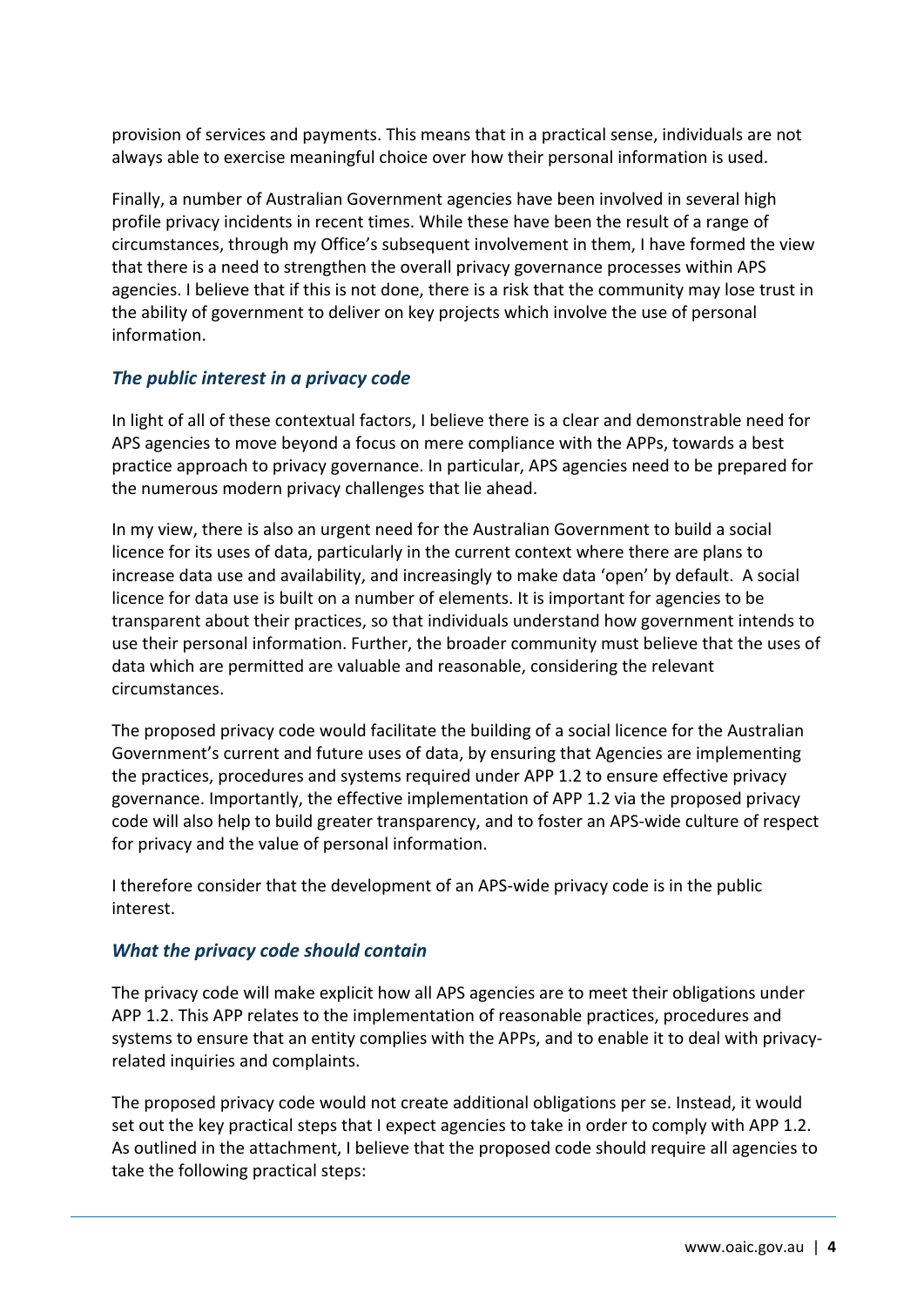- have a privacy management plan
- appoint a dedicated privacy contact officer
- appoint a senior official as a 'Privacy Champion' to provide cultural leadership and promote the value of personal information
- undertake written Privacy Impact Assessments (PIAs) for all 'high risk' projects or initiatives that involve personal information
- keep a register of all PIAs conducted and make this available to the OAIC on request, and
- take steps to enhance internal privacy capability, including by undertaking any necessary training, and conducting regular internal audits of personal information-handling practices.

At this stage, I would expect that the code would maintain the flexibility and scalability of the APPs. In addition, key concepts such as 'Privacy Champion' and 'high risk projects' should be drafted broadly.

My Office would also issue comprehensive guidance and educational materials to assist agencies to comply with the code. Your Department's input would be invaluable and the OAIC would seek to work closely with you in developing and disseminating these resources. I would also seek your support to engage the APSC to help ensure that privacy capability and skills are built into APS learning and development offerings.

# *Regulatory Impact*

As outlined above, the code would not create new obligations, but would instead assist agencies to meet their existing obligations by making explicit how they are to comply with APP 1.2.

As many agencies already have some of these practical measures in place, such as the Department of Immigration and Border Protection's Privacy Management Plan, meeting the proposed requirements of the code is unlikely to be onerous. However, implementation of the code requirements across the board will be necessary to ensure a consistent level of privacy governance across the APS.

Further, the development of OAIC guidance and educational materials will not only help to enable the broader cultural change across the APS which the privacy code seeks to achieve, it will also support agencies (and particularly smaller agencies) to meet their existing obligations, creating regulatory efficiencies.

In addition, the development of a privacy code may provide an opportunity to consider whether the *Data-matching Program (Assistance and Tax) Act 1990* and the *Guidelines on Data Matching in Australian Government Administration* (the voluntary data matching guidelines produced by my Office) remain necessary. Instead, the code could regulate these activities, allowing agencies to take a more flexible, modern approach to addressing the privacy risks associated with data-matching. This would also allow agencies to take a consistent approach to privacy regulation across all their high-risk activities involving personal information.